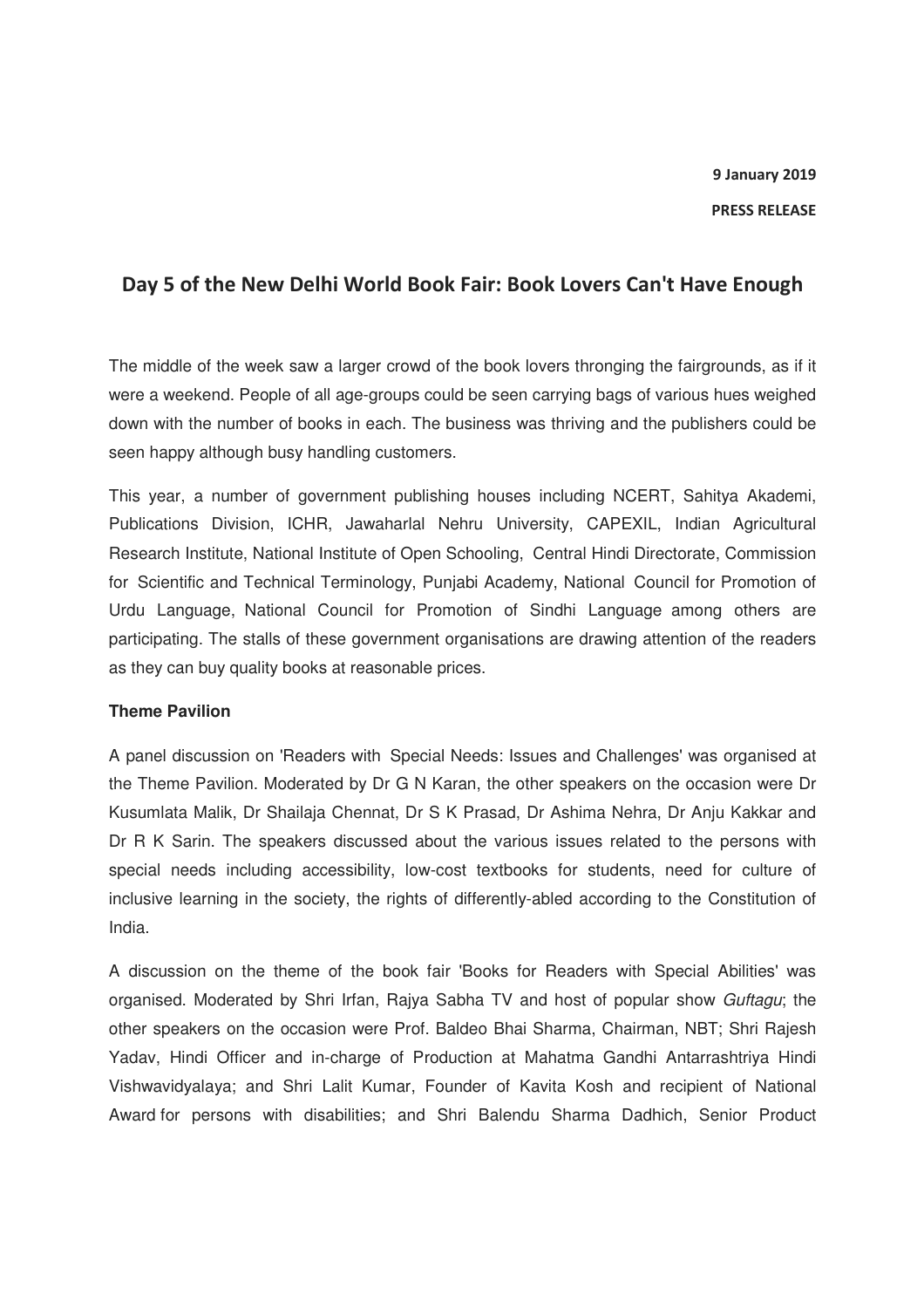Manager, Microsoft. Talking about the theme of the book fair, Prof. Baldeo Bhai Sharma said that this year's theme has been chosen to create a sense of respect and equality for persons with special need. He said that over 500 books by different publishers have been exhibited on the theme, in addition to the several literary and cultural programmes that are being organised in which noted differently-abled celebrities are participating. Shri Rajesh Yadav talked about the publishing programme of Mahatma Gandhi Antarrashtriya Hindi Vishwavidyalaya, while Shri Balendu informed about the various tools being developed by Microsoft. Shri Lalit Kumar remarked that accessibility is one of the major issues which need to be addressed.

in an interesting session, the noted journalist Shri Anant Vijay interacted with Ms Sonal Mansingh, renowned classical dancer. She talked about how the steps taken by NBT to shed light on such a sensitive topic has touched her heart. Ms Sonal Man Singh also said how symbols are the best form of sending out messages, as per her experience in dance industry, as words can be wrongly interpreted but not symbols. Prof. Baldeo Bhai Sharma, Chairman, NBT also spoke on the occasion.

#### **International Events Corner**

A discussion on 'Latin America Experience: How to Apply this Experience in India and Other markets?' was organised by Sharjah Book Authority at the Sharjah Pavilion. The discussion focused on how much successful have cultural and literary exchange of Emirates been with other countries of the world; Latin America and Brazil in particular. Besides, there was a discussion on 'India in the Arabic Manuscripts' where Dr Hamad bin Saray said that India has had a prominent position in the Arabic manuscripts. Ancient works do mention different aspects related to India like Hind-Sindh trade, Arab kings' love for Indian swords. He also informed that poets like Hasan bin Zabbit has written a lot about India, Indian sandalwood, spices, rice etc. Several travelogues in past had also been written, he added.

#### **Literary Activities**

Noted writer Surendra Nath Pathak talked about 'Crime, Women and Nation' at an event held at Authors' Corner (Hall 8). He was of the view that people who do heinous crimes against women should be shown no mercy. The moderator questioned the author about his series 'Sunil'; and why he chose the criminal in the series to be a journalist, to which his replied that he didn't want to copy the trend of other writers and bring in a new perspective of criminals, shifting the focus from the most common criminals to the most neglected ones.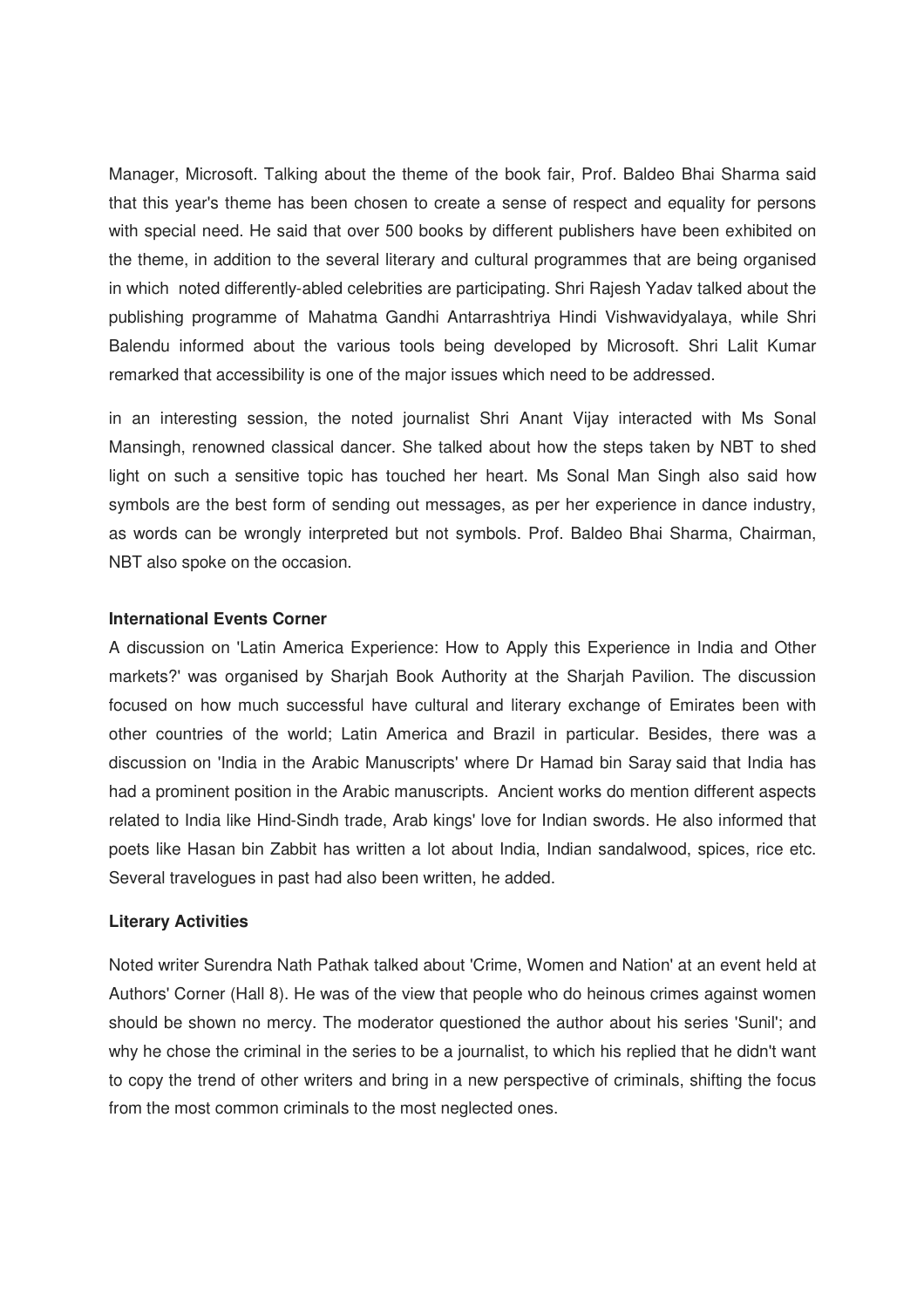At Author's Corner, Hall no. 8, the book 'Pultizer at 16', written by an upcoming author, Abhishek Behera, was released. The event was organised by Blue Rose Publications. The young author, at the age of just 16, penned down an amazing book, about a boy and his journey to achieve 'Pultizer', an award for journalism, literature and music. Abhishek in his interview spoke about the hurdles he faced and how he left no stone unturned to get his book published.

An interaction with acid attack survivor, Reshma Qureshi and Tania Singh, an activist was also organised at the Authors' Corner. While talking about her book, 'Being Reshma', she said that she was attacked when she was just 17-years-old by her own brother-in-law. However, she said that she has left her dark past behind with her achievements. She has started a campaign called 'Beauty Tips by Reshma.' Tania Singh remarked that today's India is changing towards such survivors.

## **Children's Pavilion**

Several programmes for children were organised at the Children's Pavilion including a workshop on how to make a magazine by Anuvrat Global Organisation; illustration workshop by NBT in which Prof. Manjula Chaturvedi from Kashi Vidyapeeth gave a few tips to children to make attractive sketches. She informed that in prehistoric times, human beings used to communicate through the medium of paintings. Later, a panel discussion on children's literature was organised by Sahitya Akademi in which the speakers were: Rajnikant Shukla, Dr Madhu Pant and Rajendra Jain. In addition, Rajiv Gandhi Foundation organised a Mime Performance.

### **Foreign Pavilion**

The booklovers are delighted to find books literature from across the world. They can find biography of Max Mueller and Goeth, books on Second World War, Miguel de Cervantes, among others. Readers of Hindi literature are also happy to find Hindi translations of world literature. Over 20 countries including Abu Dhabi, Canada, China, Egypt, France, Germany, Kenya, Japan, Iran, Italy, Mexico, Pakistan, Poland, Saudi Arabia, Sharjah, Singapore, Spain, Sri Lanka, USA and International agencies like UNESCO, etc. are participating in the Fair. They are housed at the Foreign Pavilion, Hall No. 7ABC.

In addition, there is an interesting poster exhibition on Octavio Paz showcased at Hall 7 by the Embassy of Mexico in India. Octavio Paz achieved the confluence of two strong cultural rivers, the Mexican and the Indian. The union of the two shaped a poetic work so important that years